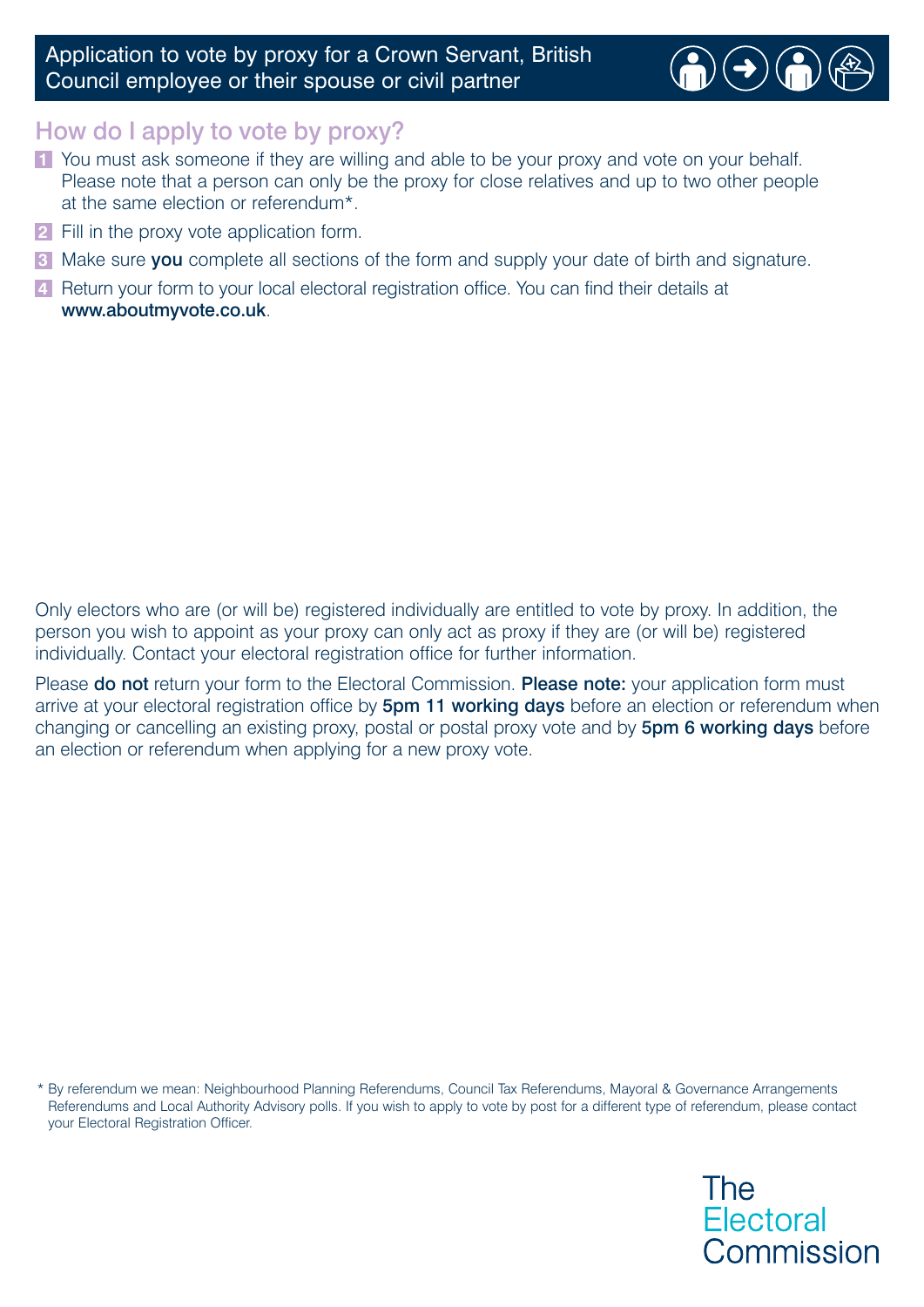Application to vote by proxy for a Crown Servant, British Council employee or their spouse or civil partner



# Voting by proxy

 employee or their spouse or civil partner. You can apply to vote by proxy for a particular election or referendum, for a set period of time or for all future electoral events. This form allows you to vote by proxy for as long as you remain registered as a Crown Servant, British Council

## What happens after I've returned this form?

- Your proxy must go to your local polling station to vote. If your proxy cannot get to the polling station, they can apply to vote for you by post. They can apply to do this by 5pm 11 working days before polling day. They should contact the electoral registration office for more details.
- Your proxy will be sent a proxy poll card, telling them where and when to vote on your behalf.
- You should let your proxy know how you want them to vote on your behalf, for example, which candidate, party, or outcome.
- $\blacksquare$  If it turns out that you are able to go to the polling station on polling day, you can vote in person as long as your proxy has not already done so or has not applied to vote for you by post.
- You will need to give your date of birth and signature on this application form. This information is needed to prevent fraud. If you are unable to sign this form, please contact your Electoral Registration Officer.

## Voting as a proxy

A person can only be a proxy for close relatives and up to two other people at an election or referendum.

Close relatives are the spouse, civil partner, parent, grandparent, brother, sister, child or grandchild of the applicant.

The person you wish to appoint as your proxy can only act as proxy if they are 18 or over and they are (or will be) registered individually.

## More information

If you have any questions about voting by proxy, go to www.aboutmyvote.co.uk or contact your electoral registration office. This is the office responsible for the address where you would be living if you were not posted abroad or where you were last registered to vote in the UK.

In England and Wales, the electoral registration office is based at your local council. In Scotland, it may be a separate office.

For contact details, go to www.aboutmyvote.co.uk

This form does not apply in Northern Ireland. Visit www.eoni.org.uk for more information.

Electoral Registration Officers will only use the information you provide for electoral purposes. They will look after personal information securely and will follow the Data Protection Act 1998. Electoral Registration Officers will not give personal information about you to anyone else or another organisation unless they have to by law.